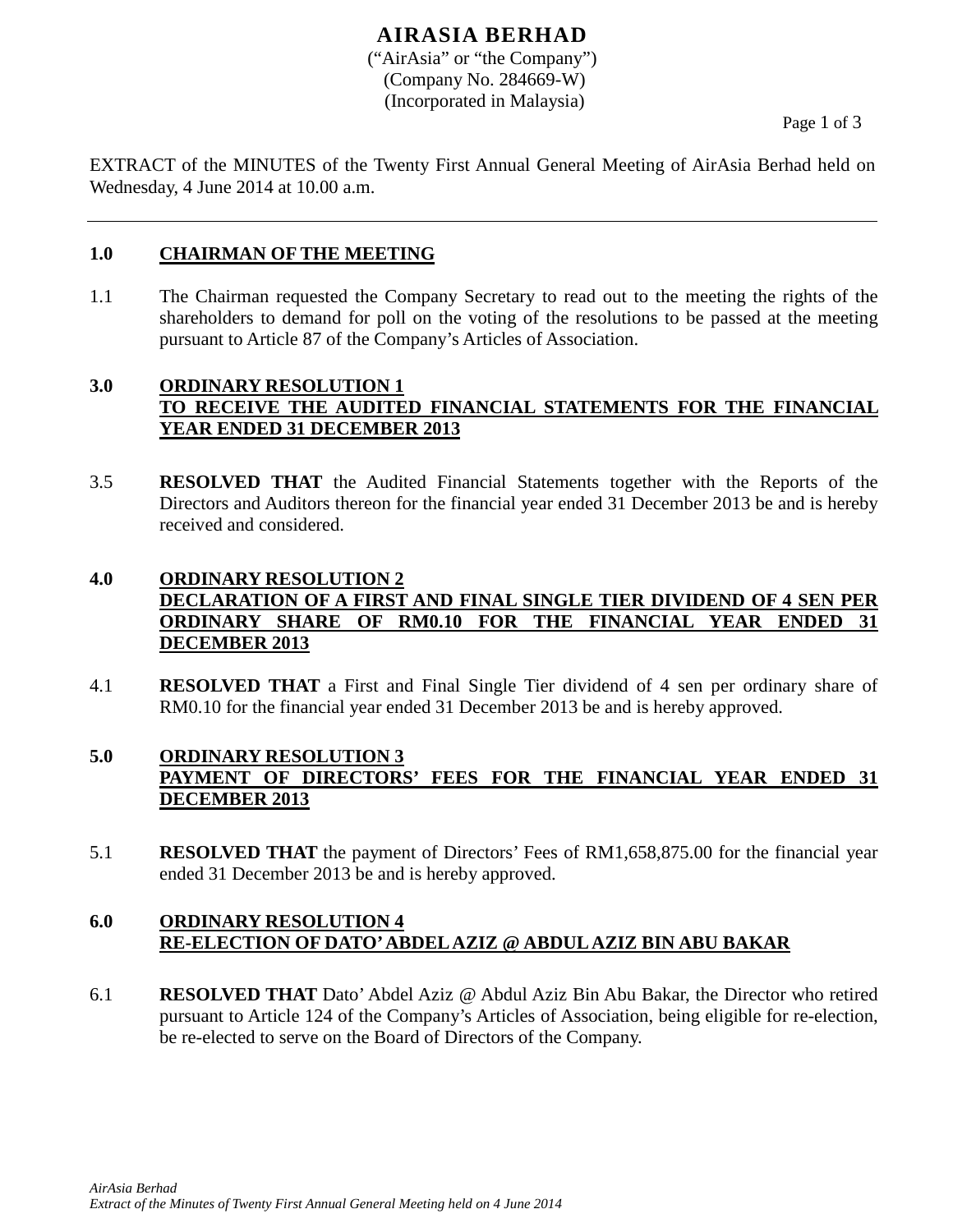# **AIRASIA BERHAD**

("AirAsia" or "the Company") (Company No. 284669-W) (Incorporated in Malaysia)

Page 2 of 3

#### **7.0 ORDINARY RESOLUTION 5 RE-ELECTION OF DATUK MOHD OMAR BIN MUSTAPHA**

7.1 **RESOLVED THAT** Datuk Mohd Omar Bin Mustapha, the Director who retired pursuant to Article 124 of the Company's Articles of Association, being eligible for re-election, be reelected to serve on the Board of Directors of the Company.

# **8.0 ORDINARY RESOLUTION 6 RE-ELECTION OF MR. ROBERT AARON MILTON**

8.1 **RESOLVED THAT** Mr. Robert Aaron Milton, the Director who retired pursuant to Article 129 of the Company's Articles of Association, being eligible for re-election, be re-elected to serve on the Board of Directors of the Company.

### **9.0 ORDINARY RESOLUTION 7 RE-APPOINTMENT OF AUDITORS**

9.1 **RESOLVED THAT** Messrs PricewaterhouseCoopers be hereby appointed as Auditors of the Company and to hold office until the conclusion of the next Annual General Meeting at a fee to be determined by the Board of Directors of the Company.

### **10.0 SPECIAL BUSINESS – ORDINARY RESOLUTION 8 RETENTION OF INDEPENDENT NON-EXECUTIVE DIRECTOR**

10.2 **RESOLVED THAT** approval be and is hereby given to Dato' Fam Lee Ee who has served as an Independent Non-Executive Director of the Company for a cumulative term of more than nine (9) years, to continue to act as an Independent Non-Executive Director of the Company in accordance with the Malaysian Code on Corporate Governance 2012.

## **11.0 SPECIAL BUSINESS – ORDINARY RESOLUTION 9 AUTHORITY TO ALLOT SHARES PURSUANT TO SECTION 132D OF THE COMPANIES ACT, 1965**

11.2 **RESOLVED THAT** pursuant to Section 132D of the Companies Act, 1965 and subject to the approval of relevant authorities, the Directors be and are hereby empowered to issue shares in the Company from time to time and upon such terms and conditions and for such purposes as the Directors may, in their absolute discretion, deem fit provided that the aggregate number of shares issued pursuant to this resolution does not exceed 10% of the issued share capital of the Company for the time being and that the Directors be and also empowered to obtain approval for the listing of and quotation for the additional shares so issued on the Main Market of Bursa Malaysia Securities Berhad **AND THAT** such authority shall continue in force until the conclusion of the next Annual General Meeting of the Company.